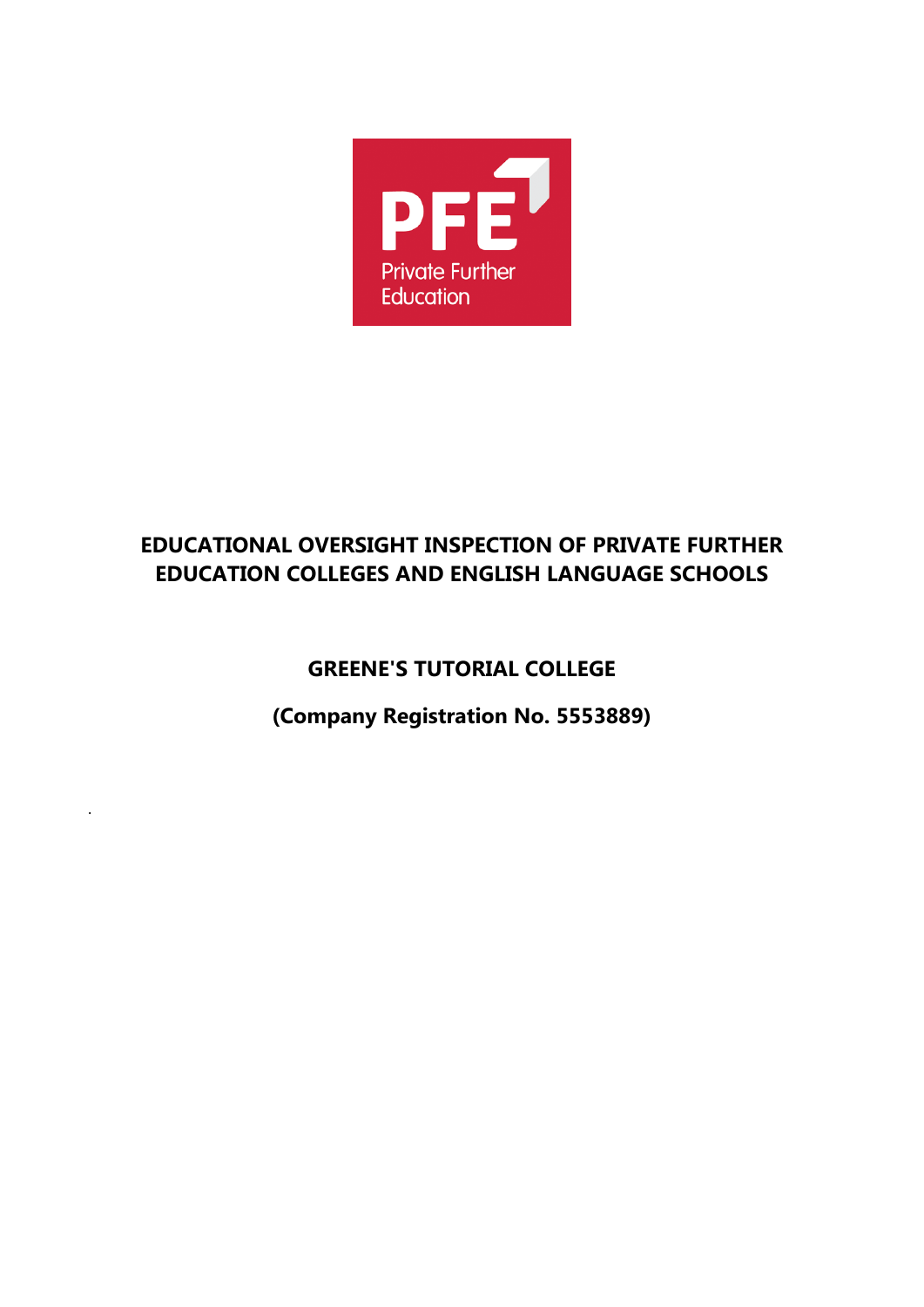| <b>Full Name</b>         | <b>Greene's Tutorial College</b>            |
|--------------------------|---------------------------------------------|
| Address                  | Greene's Tutorial College                   |
|                          | 45 Pembroke Street                          |
|                          | Oxford                                      |
|                          | OX1 1BP                                     |
|                          | England                                     |
|                          |                                             |
| Telephone Number         | 01865 664432                                |
| <b>Email Address</b>     | carmen.dare@greenes.org.uk                  |
| Website                  | www.greenes.org.uk                          |
| Principal                | Ms Carmen Dare                              |
| Proprietor               | Mr Christopher Upton & Mr Matthew Uffindell |
| Age Range                | $16+$                                       |
| Total number of students | 14                                          |
| Numbers by age and type  |                                             |
| of study                 | $16 - 18:7$                                 |
|                          | $18 + 7$                                    |
|                          | FE only: 14                                 |
| Inspection dates         | 07 Sep 2021 to 09 Sep 2021                  |

© Independent Schools Inspectorate 2021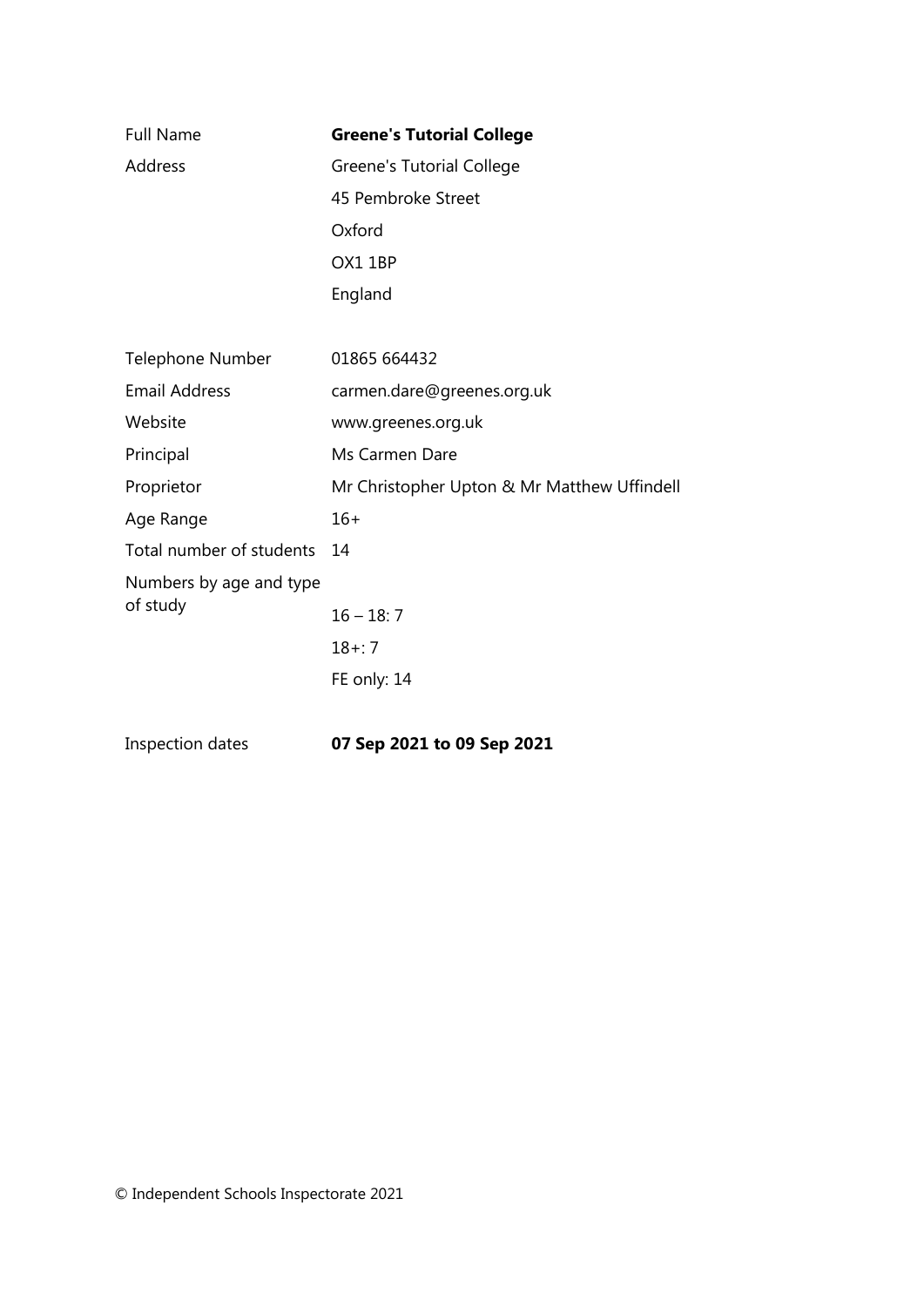## **PREFACE**

This inspection report follows the Framework for Educational Oversight of private further education colleges and English language schools. The inspection consists of a three-day team inspection of the institution's educational provision.

The ISI is an approved Educational Oversight body authorised by the Home Office to inspect privately funded further education colleges and English language schools in England and Wales offering courses on the Qualifications and Credit Framework. It is designed to improve the quality of education on offer to international students who attend UK colleges through student visas.

ISI inspections are required to:

- Report on the extent to which colleges comply with the published Educational Oversight Standards;
- Assess and report on the quality of educational outcomes and provision;
- Where applicable, make recommendations outside the scope of the Standards to support continued improvement of quality.

Inspection provides objective and reliable reports on the quality of colleges and, by placing reports in the public domain, makes this information available to students, Government and the wider community. Inspection takes account of the context of each individual college, and of how it evaluates its own performance and demonstrates its success.

The inspection of the college is from an educational perspective and provides limited inspection of other aspects, though inspectors will comment on any significant hazards or problems they encounter which have an adverse impact on students. The inspection does not include:

- (i) an exhaustive health and safety audit;
- (ii) an in-depth examination of the structural condition of the college, its services or other physical features;
- (iii) an investigation of the financial viability of the college or its accounting procedures;
- (iv) an in-depth investigation of the college's compliance with employment law.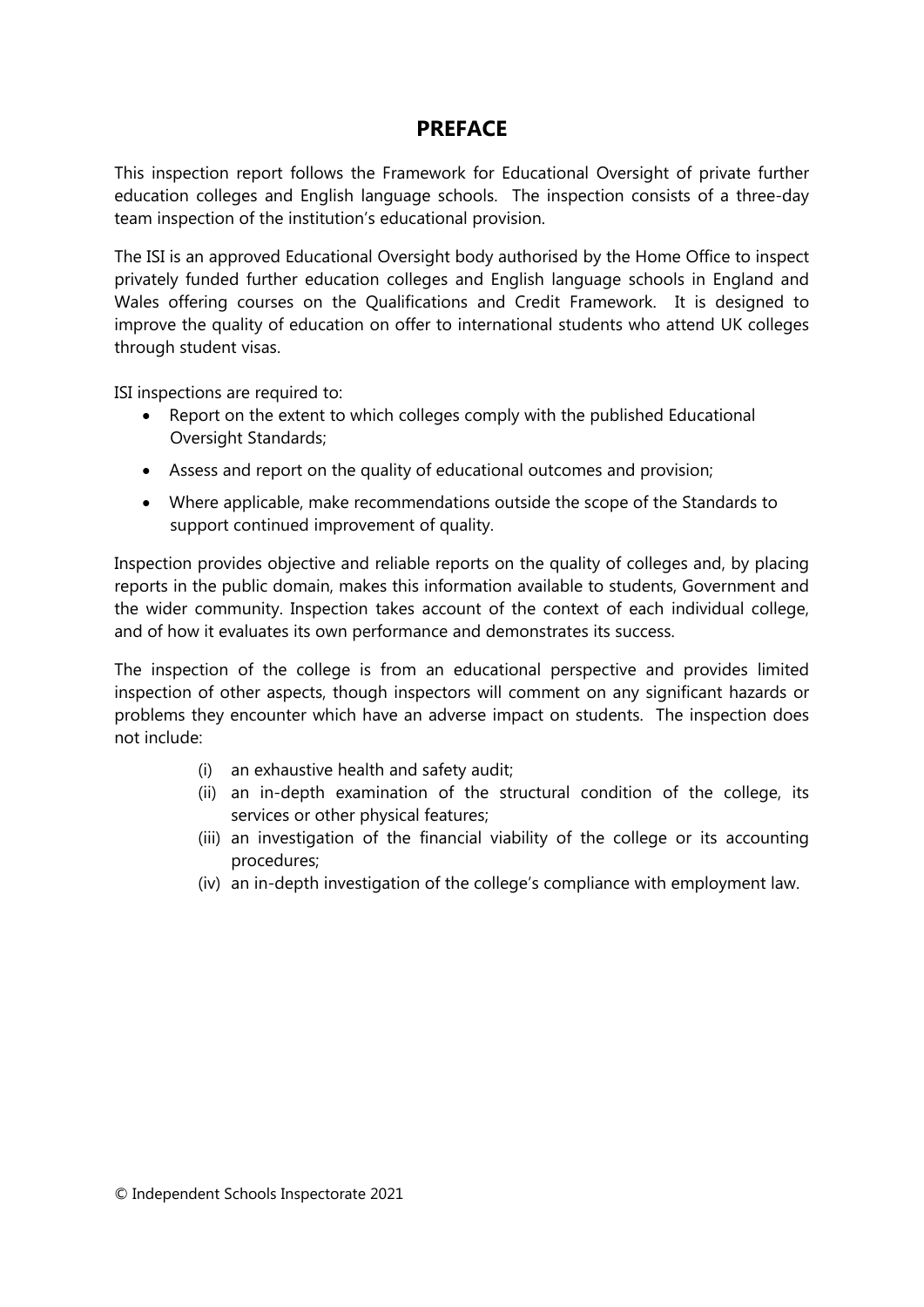## **CONTENTS**

Page

| 1   | <b>CHARACTERISTICS AND CONTEXT</b>                                           | $\overline{2}$ |
|-----|------------------------------------------------------------------------------|----------------|
| 2   | <b>SUMMARY OF FINDINGS</b>                                                   | 3              |
| 3   | THE QUALITY OF THE CURRICULUM, TEACHING AND LEARNERS'<br><b>ACHIEVEMENTS</b> | 4              |
| (a) | Assessment of students prior to or on arrival                                | 4              |
| (b) | Suitability of course provision and curriculum                               | 4              |
| (c) | The quality of teaching and its impact on learning                           | 4              |
| (d) | Attainment and progress                                                      | 5              |
| 4   | STUDENTS' WELFARE, INCLUDING HEALTH AND SAFETY                               | 6              |
| (a) | Health, safety and security of the premises                                  | 6              |
| (b) | Student registration and attendance records                                  | 6              |
| (c) | Pastoral support for students                                                | 7              |
| (d) | Safeguarding for under 18s                                                   | 7              |
| 5   | THE EFFECTIVENESS OF GOVERNANCE, LEADERSHIP AND                              |                |
|     | <b>MANAGEMENT</b>                                                            | 8              |
| (a) | Ownership and oversight                                                      | 8              |
| (b) | Management structures and responsibilities                                   | 8              |
| (c) | Quality assurance including student feedback                                 | 9              |
| (d) | Staff recruitment, qualifications and suitability checks                     | 9              |
| (e) | Provision of information                                                     | 9              |
| 6   | <b>ACTIONS AND RECOMMENDATIONS</b>                                           | 10             |
|     | <b>INSPECTION EVIDENCE</b>                                                   | 11             |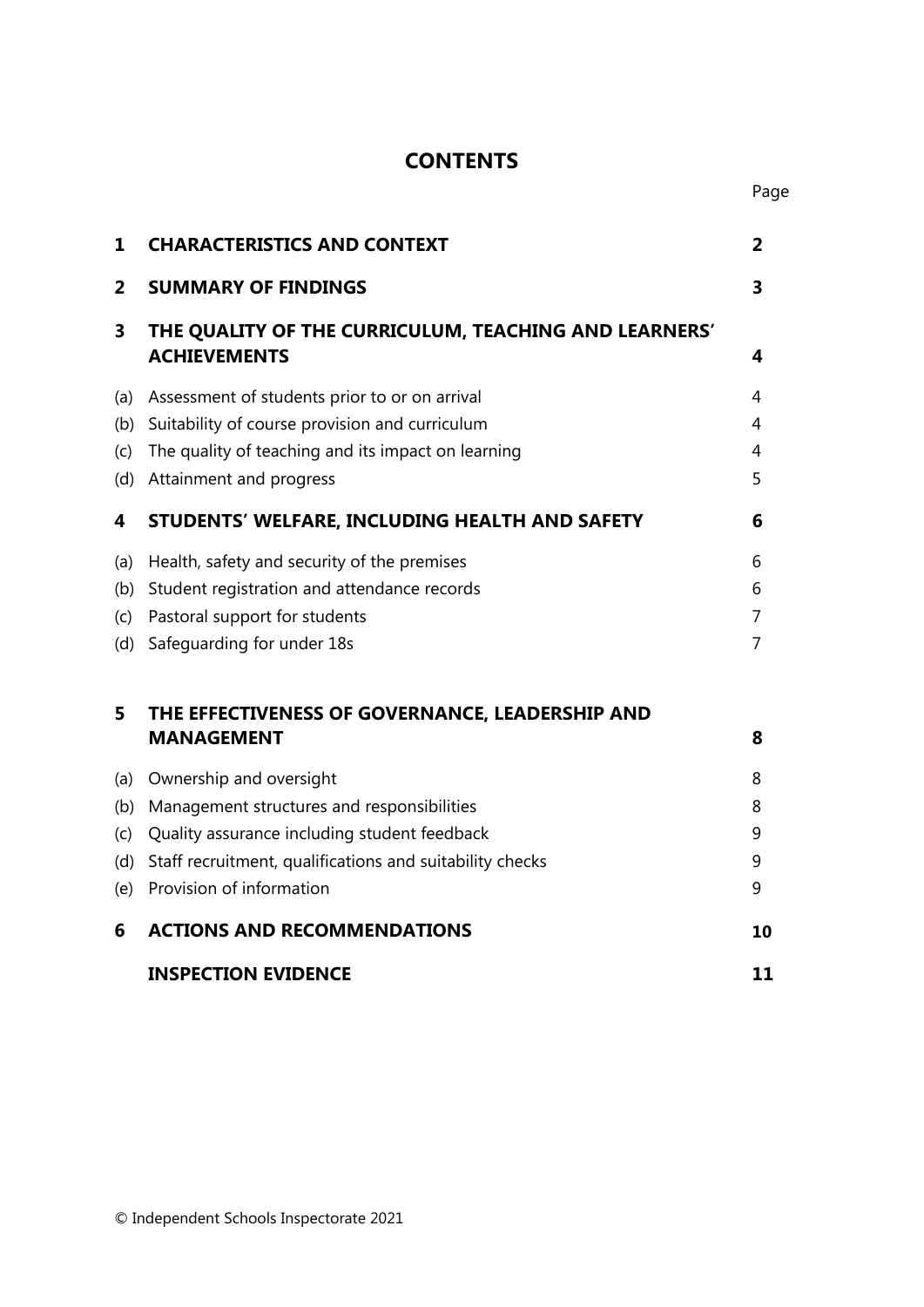## **1. CHARACTERISTICS AND CONTEXT**

- 1.1 Green's Tutorial College is a private limited company limited by guarantee. It is situated in the centre of Oxford in three separate but closely located buildings. Founded in 1967, the college is owned and governed by its two proprietors and managed by the principal.
- 1.2 The college aims to provide flexible programmes of study designed to meet the individual needs of students focusing on preparation for university. The vast majority of teaching is on a one-to-one basis with some small groups and, increasingly, online tuition.
- 1.3 The vast majority of students are aged 16–19 and enrolled on full-time A-level courses, whilst others follow short courses and revision courses. The college also offers preparation for the International English Language Testing System (IELTS) examination. Admission to the A-level course is by interview, taking into account previous examination results, reports and references. Students whose first language is not English are assessed and additional language support is provided where necessary.
- 1.4 Currently 14 students are enrolled; half are under 18. Eight of the students are from the United Kingdom (UK), two are from South Africa, one from Russia, one from Poland, one from China and one from Gambia.
- 1.5 Full-time course enrolments begin in September, although students are accepted throughout the year. Short courses and supplementary programmes are offered through the year including during school holidays, only the full time courses were running at the time of the inspection. Students who require additional support are identified during admission and further provision is put in place. There are currently two students who require additional support for English language. The college has identified six students who have learning difficulties or disabilities.
- 1.6 The college was last inspected in November 2019, when it met all Key Standards and the quality of education was judged to exceed expectations.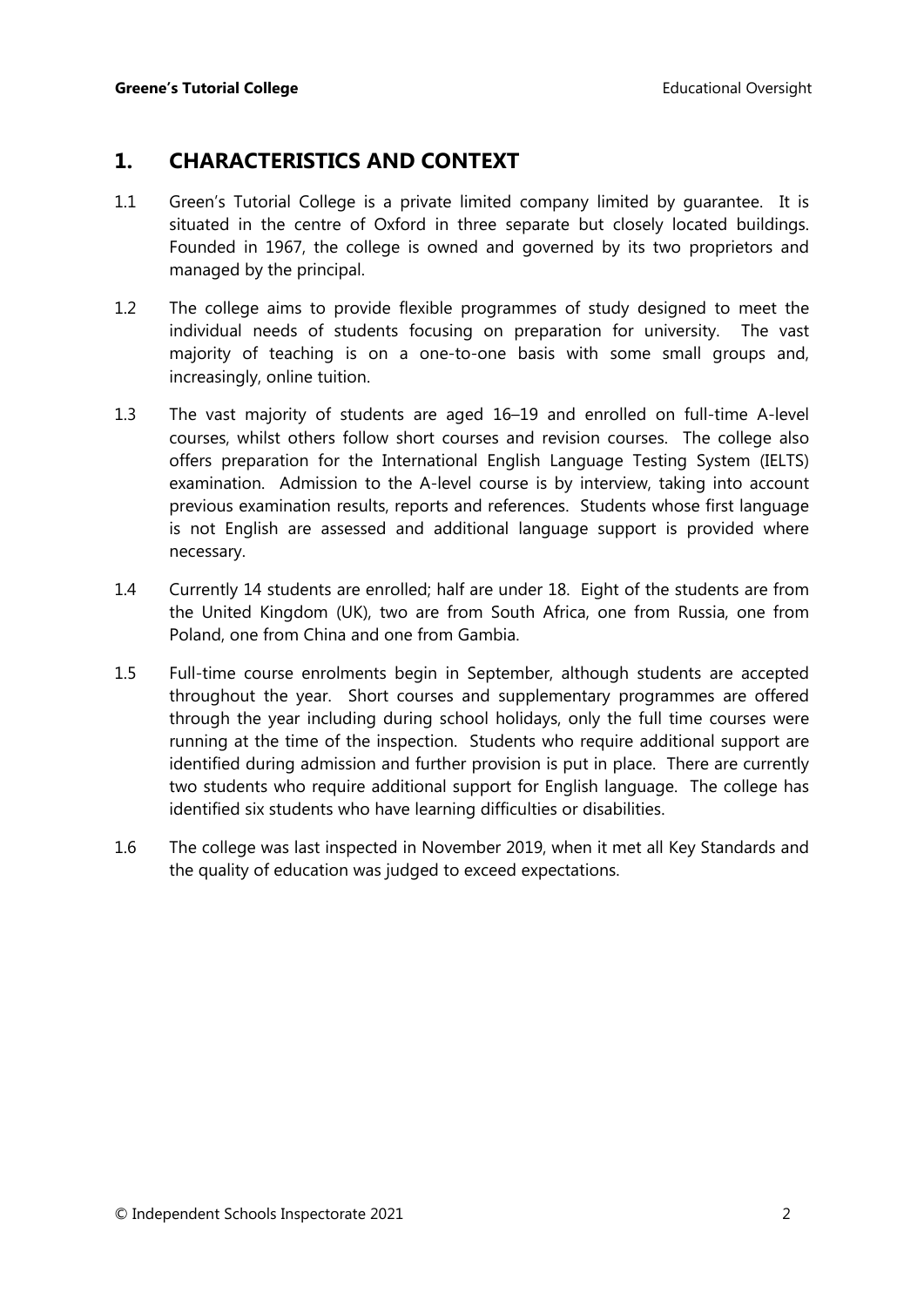## **2. SUMMARY OF FINDINGS**

- 2.1 **The college exceeds expectations for the quality of education**. At the time of the inspection, all Standards for Educational Oversight were met and quality is excellent.
- 2.2 The quality of the curriculum, teaching and learners' achievements is excellent. The curriculum is very well designed to meet the needs of students aspiring to progress to university. The courses on offer to students on Student visas meet the definition of an approved qualification as set out in the Home Office guidance. Thorough assessment prior to and on arrival ensures that students study the most appropriate combination of A-level subjects. Teaching is excellent and a highly effective tutorial system ensures that students' progress is monitored very well. Many of the teachers make very good use of online teaching techniques and resources to support their leaners, but this good practice is not consistent across all subjects. Teachers have excellent subject knowledge and are skilful in developing students' confidence, analytical and independent learning skills. External examination results are excellent.
- 2.3 Students' welfare, including health and safety, is excellent. Highly effective arrangements are in place to ensure the safety of students and staff and to reduce risk from fire. The college premises are fit for purpose and well maintained. The college maintains accurate admission and attendance registers. Appropriate procedures are in place for reporting to the Home Office for students studying on Student visas. Students benefit from excellent pastoral support and receive very good guidance on progression to university. Arrangements for safeguarding of students under 18 are excellent. Students confirm that they feel safe and are very well supported with regard to both welfare and academic matters.
- 2.4 The effectiveness of governance, leadership and management is excellent. The proprietors provide very good oversight of the college and discharge their responsibilities with regard to safeguarding, welfare and health and safety thoroughly. Leaders and managers are focused on providing an outstanding learning experience for their students. Staff report that they were not always kept informed of key strategic developments in the past but this has now been rectified. Leaders and managers are effective in self-evaluation and involve staff fully in the process. Quality assurance is excellent. Managers review policies regularly but do not always include a review date in the policies. Students' progress and achievement is carefully monitored. Leadership and management are highly successful in securing and supporting very well qualified staff.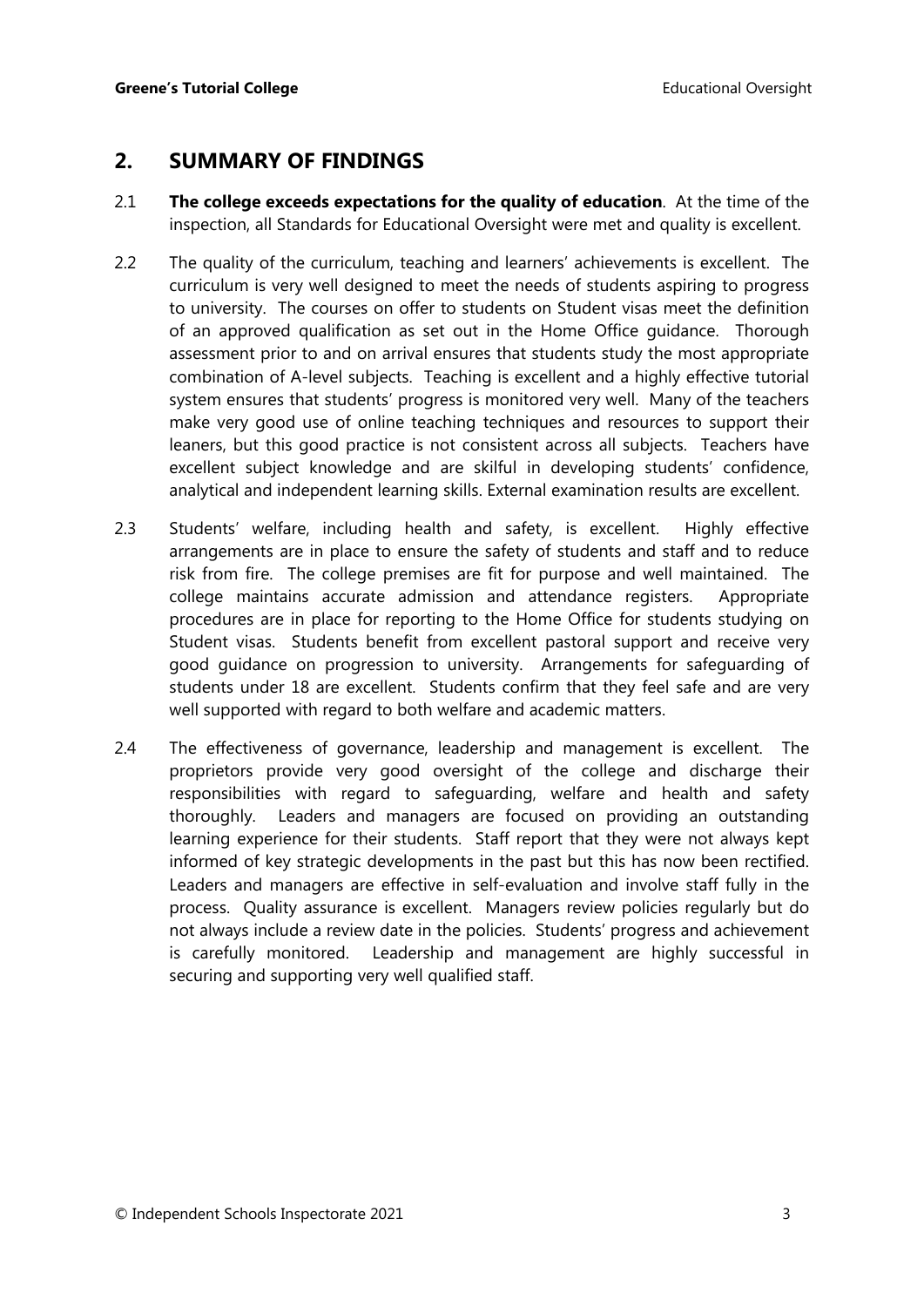## **3. THE QUALITY OF THE CURRICULUM, TEACHING AND LEARNERS' ACHIEVEMENTS**

#### **3.(a) Assessment of students prior to or on arrival**

- 3.1 Assessment of students prior to and on arrival is excellent. Staff at the college undertake a thorough analysis of a student's suitability based on previous grades, school reports and interviews. Through the interview process staff provide useful advice and guidance in relation to the most appropriate combination of A-level subjects to be studied.
- 3.2 Tutors use the assessment information to inform the planning of an individual programme of study to ensure that the needs of students are met well.

#### **3.(b) Suitability of course provision and curriculum**

- 3.3 The college's course provision and curriculum are excellent. The course provision is strongly focused around courses that prepare students for university in accordance with the college's aims. The courses are closely aligned to meet the needs of individual students, most of whom are taught on a one-to-one basis. Tutors prepare excellent detailed schemes of work and a personal study plan for each student. These elements are among the significant factors that assist most students in successfully completing their course.
- 3.4 Courses are very clearly and accurately described on the college's website and in discussion at interview. Students are fully aware of the tutorial nature of the courses and the approach used by tutors to monitor students' progress. The courses on offer to students on Student visas meet the definition of an approved qualification as set out in the Home Office guidance.

## **3.(c) The quality of teaching and its impact on learning**

- 3.5 The quality of teaching and its impact on learning are excellent. Teachers have outstanding subject knowledge and are very well qualified, in the subjects that they teach. Teachers skilfully use their considerable subject knowledge to plan tutorials that follow detailed schemes of work tailored to meet the individual needs of their students within the subjects studied.
- 3.6 The individual tutorial approach to teaching and learning actively engages students in their learning allowing them to progress at a pace most suitable to their requirements. Students receive frequent feedback on their progress in tutorials. A record of the students' progress is produced for every tutorial and made available for parents and carers to review. Regular assessments that include four practice papers a year ensure that students are very clear about their progress towards their target grades.
- 3.7 Highly effective teaching methods encourage and challenge students to develop analytical skills and an ability to reason, resulting in learners who are confident and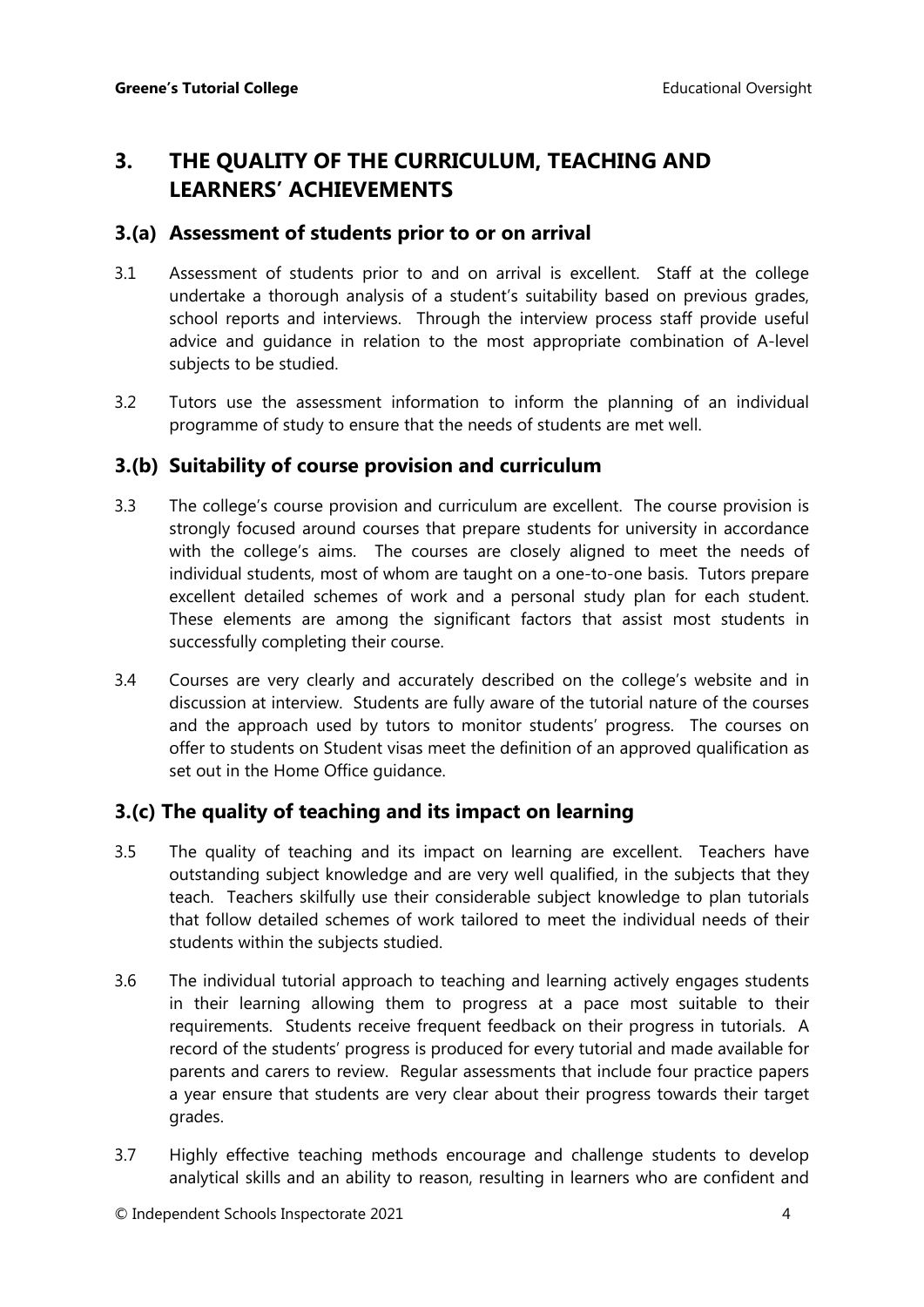study independently. Many of the tutorials are undertaken online. In the best lessons teachers make highly effective use of a range of resources and online tutorial techniques to enhance students' learning and enable them to make excellent progress. However, this excellent use of online teaching techniques is not consistent across the courses.

- 3.8 Teachers make effective use of purposeful and elegantly used question and answer techniques to check and extend students' understanding and to engage students in discussion of topics within the tutorials. This helps in supporting students to progress.
- 3.9 All teaching is conducted within an environment of respect and tolerance between students and between staff and students. The teaching does not undermine fundamental British values of democracy, rule of law, and individual liberty and does not discriminate against students in any way.
- 3.10 Senior managers monitor courses to ensure consistency. Lesson observations and analysis of teachers' performance demonstrate that teachers are working to a high standard in preparing students for studying at university. Students are enthusiastic about their learning and the progress that they are making.

### **3.(d) Attainment and progress**

3.11 Attainment and progress are excellent. The tailored individual learning plan and high-quality teaching enables each student to make very good progress from their starting point. A-level qualification outcomes have been very high for the last five years and consistently well above national averages.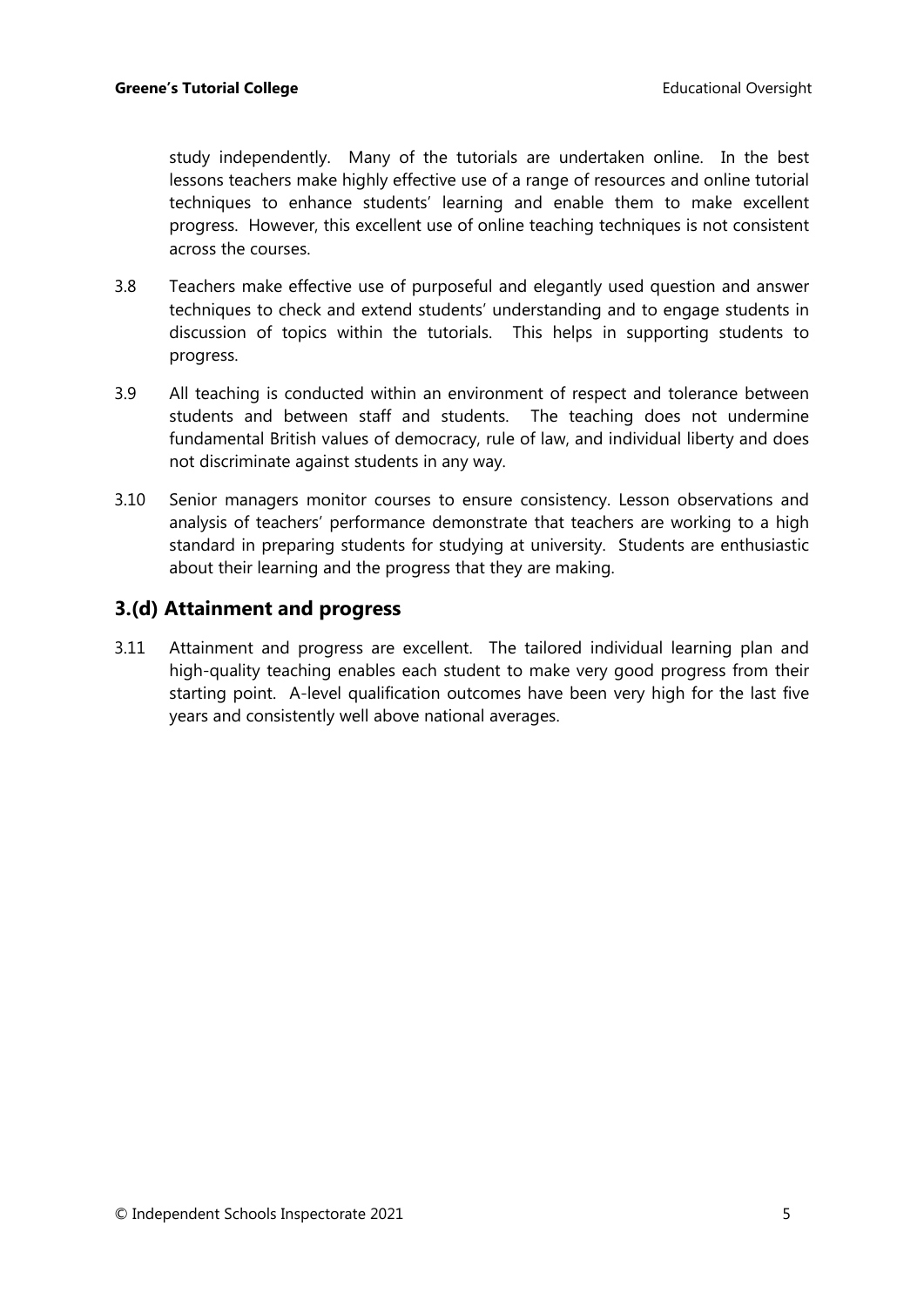## **4. STUDENTS' WELFARE, INCLUDING HEALTH AND SAFETY**

### **4.(a) Health, safety and security of the premises**

- 4.1 Arrangements for the health, safety and security of the premises are excellent. Staff place a significant emphasis on keeping students safe. Appropriate risk assessments are undertaken and staff are trained well and supported by rigorous polices and procedures.
- 4.2 Managers ensure that all the necessary measures are undertaken to reduce risk from fire and other hazards. Fire notices and exits are clearly displayed and students are aware of the meeting points in cases of emergency. Regular fire drills take place, supported by the trained fire marshals, and the time taken for all to exit the buildings is recorded. Fire prevention equipment is checked weekly.
- 4.3 The first aid policy is effective and supported by trained first aiders. All incidents are recorded and include the action taken.
- 4.4 Students feel safe and regard the safety of the learning environment as good. Students know who to contact if they have any concerns and are confident that their concerns will be taken seriously by managers.
- 4.5 The college premises are of a high quality and provide students with a safe academic environment within which to learn. All areas are clean and well maintained. Ground floor teaching rooms are accessible to students with restricted mobility if required. Classrooms are equipped with appropriate fittings and furniture for the students. The lighting, heating, ventilation and sound insulation are good and create a comfortable environment for learning. An appropriate number of washrooms are available which are well maintained. Students have access to free drinking water from the pantries available. Security is excellent with controlled access to each building.

#### **4.(b) Student registration and attendance records**

4.6 Student registration and attendance records are excellent. The college maintains an accurate admission and attendance register. Managers have very high expectations regarding both student attendance and punctuality and staff make very good use of electronic systems to monitor attendance and promptly follow up any absences or lateness. As a result, attendance rates are high. Effective arrangements are in place for reporting to the Home Office those students studying under the Student visa route who fail to enrol or whose attendance does not meet requirements. Fair and clear procedures are in place for the collection and refund of fees.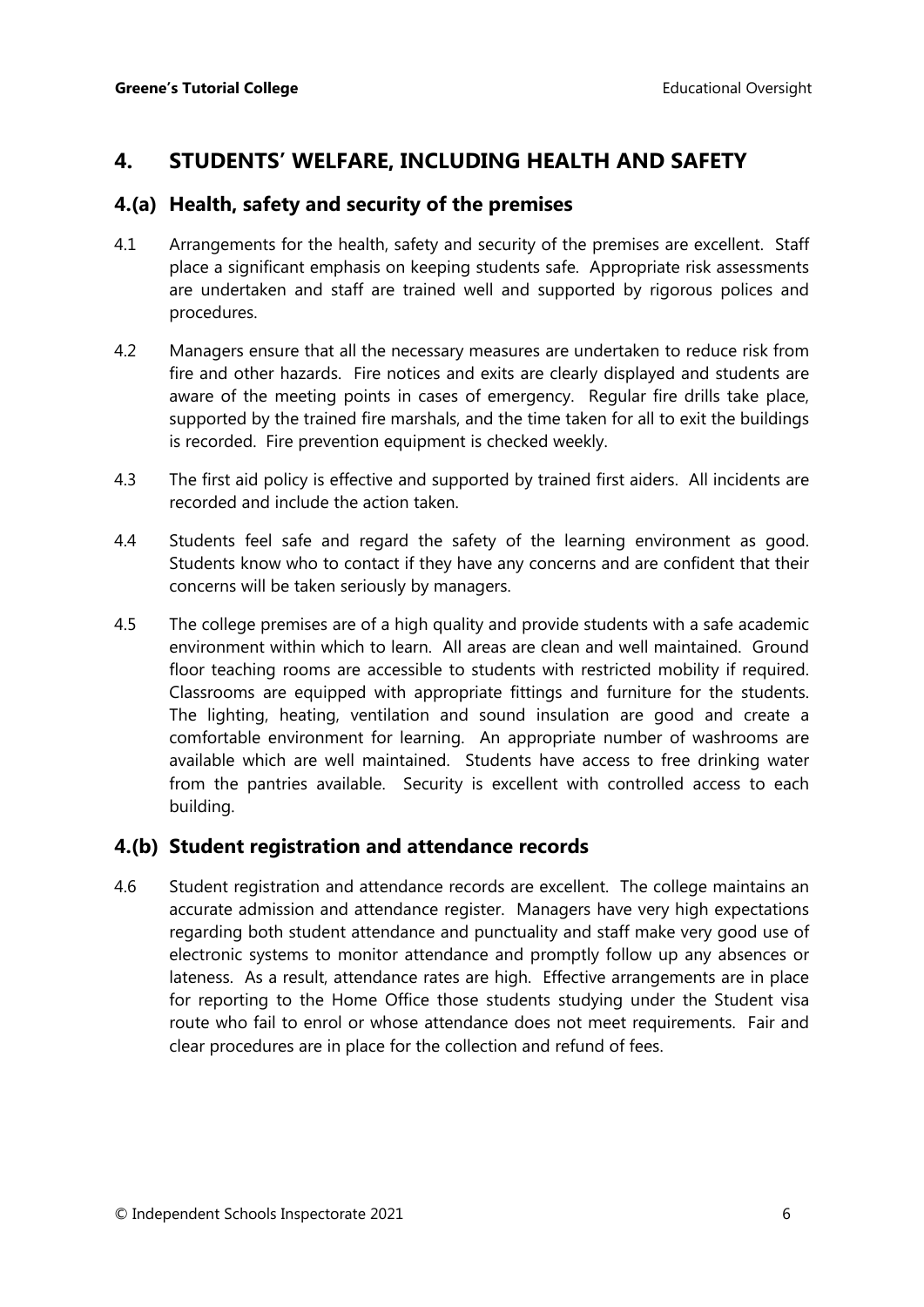### **4.(c) Pastoral support for students**

- 4.7 The college's arrangements for the pastoral care of students are excellent. Students receive a thorough induction, which ensures that they are fully aware of all aspects of college life and of the expectations that the college has of its students.
- 4.8 Students benefit from a highly effective personal tutorial system where academic and personal concerns are raised and effective support and guidance provided. Communication systems within the college are highly developed which ensures that key staff are promptly informed of any issues that they need to respond to. Academic progress is closely monitored and this information is accessible to staff, students and parents or carers to ensure that all are kept fully informed.
- 4.9 Relationships between staff and students and among the students themselves are good. An enrichment programme along with a social programme informed by suggestions from the student social committee enhances the students' college experience. Students report being well supported both academically and with regard to their welfare and the inspectors support this view.
- 4.10 Students' career aspirations inform the guidance offered regarding the choice of Alevels. These career aspirations and university choices are followed up throughout the tutorial programme to ensure that they receive good advice and guidance regarding their next steps. Students are highly successful in progressing to Russell Group universities.

## **4.(d) Safeguarding for under 18s**

- 4.11 Safeguarding arrangements for students under the age of 18 are excellent. Safeguarding has a very high profile within the management and proprietors. Students confirm that they feel safe and secure within the college and are clear about how to report any concerns they may have.
- 4.12 An effective safeguarding policy, which is detailed and comprehensive, with appropriate procedures, is implemented within the college. The policy, informed by official guidance, is reviewed regularly and procedures are kept up to date. The policy, which is linked to the staff recruitment policies and e-safety policy has been updated to reflect revised working practices including safeguarding in online teaching.
- 4.13 The college maintains strong working relationships with the local Safeguarding Children Board. Managers have ensured that staff are well trained in all aspects of safeguarding. The designated safeguarding lead, deputies and proprietors have been trained to the required level.
- 4.14 Thorough arrangements are in place for checks to be carried out on all staff prior to confirmation of appointments. Appropriate details are included on a single central record. Staff involved with hiring new staff have received safer recruitment training.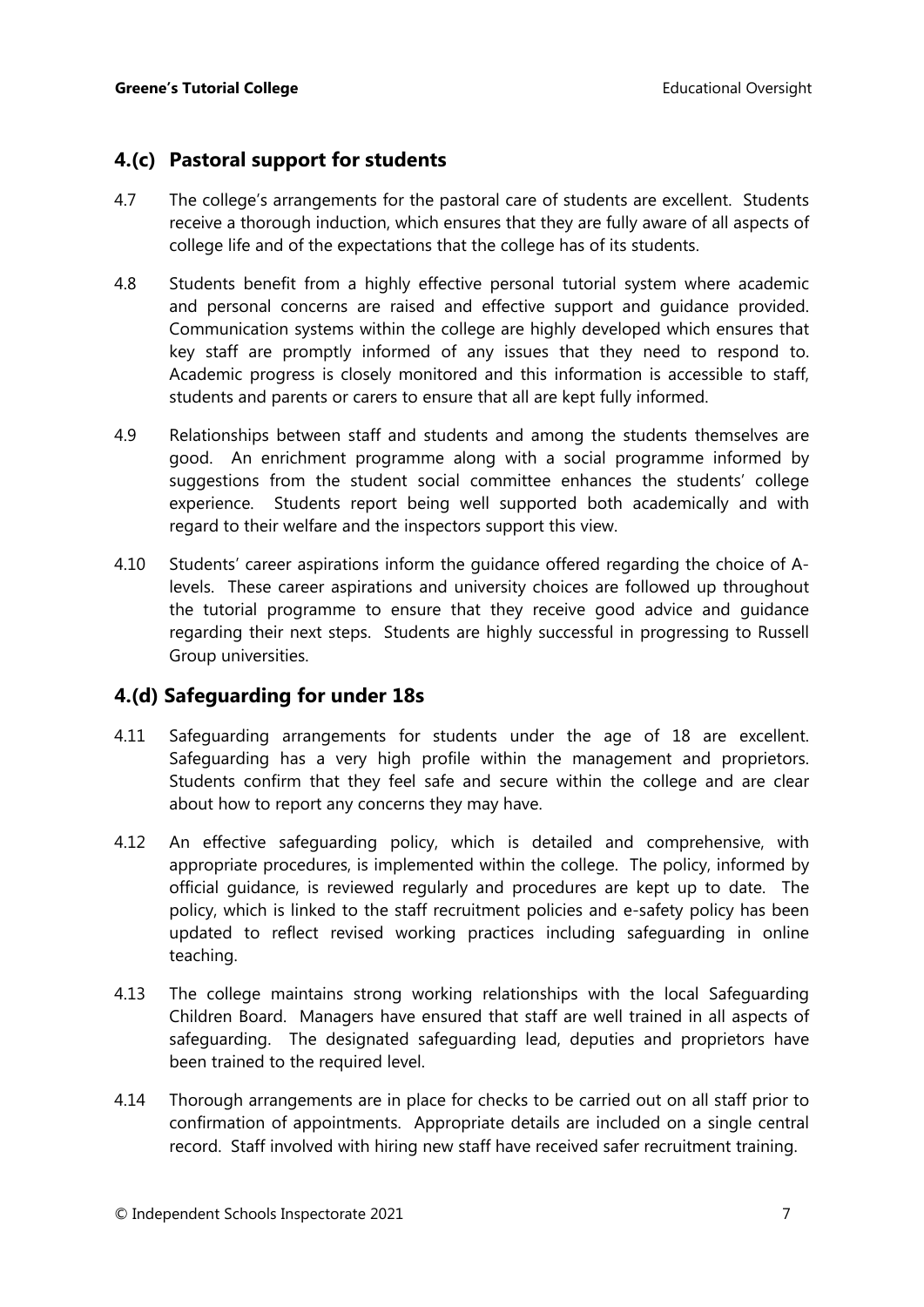## **5. THE EFFECTIVENESS OF GOVERNANCE, LEADERSHIP AND MANAGEMENT**

#### **5.(a) Ownership and oversight**

- 5.1 Ownership and oversight are excellent. The proprietors are fully involved in their governance role and provide excellent oversight of the college. They play a key role in shaping the strategic direction of the college along with supporting management. The college's five-year development plan that they helped produce provides a clear educational direction for the college.
- 5.2 The proprietors have a very good understanding of the day-to-day running of the college and one of the proprietors chairs the weekly staff meeting. They monitor educational standards, safeguarding arrangements and financial planning. The proprietors manage the finances effectively.
- 5.3 The proprietors are effective in ensuring that the college complies fully with safeguarding, health and safety and welfare. This includes fulfilling their statutory requirements for students under the age of 18. The proprietors ensure that the college has all legal permissions in place. The proprietors are highly successful in attracting very well qualified staff, many of whom have higher degrees.

#### **5.(b) Management structures and responsibilities**

- 5.4 Management structures and responsibilities are excellent. Leaders and managers have a very clear focus on providing the best possible learning experience for their students based on the tutorial approach. The very recent appointment of a new principal and reorganisation of senior roles within the college has clarified the responsibilities of key staff.
- 5.5 Leaders and managers are effective in self-evaluation and now ensure that staff are fully involved with reflecting on how the college can continuously improve. Managers have developed very effective electronic systems to monitor all aspects of the college's performance. These electronic systems provide managers with timely information upon which to measure progress against targets set and to make informed decisions and interventions.
- 5.6 Teachers confirm that the relationships between managers and staff are good and that they are well supported by managers in their professional and academic development, inspectors agree with this. Managers communicate on day-to-day issues with staff very well. Staff commented that that they were not always kept informed of key strategic developments in the past but this has now been rectified and staff report that they are kept well informed now.
- 5.7 Leaders and managers are very successful in securing, supporting, developing and motivating very well qualified teachers with excellent subject knowledge. Staff have a good understanding of the aims and ethos of the college and its tutorial approach to teaching and learning.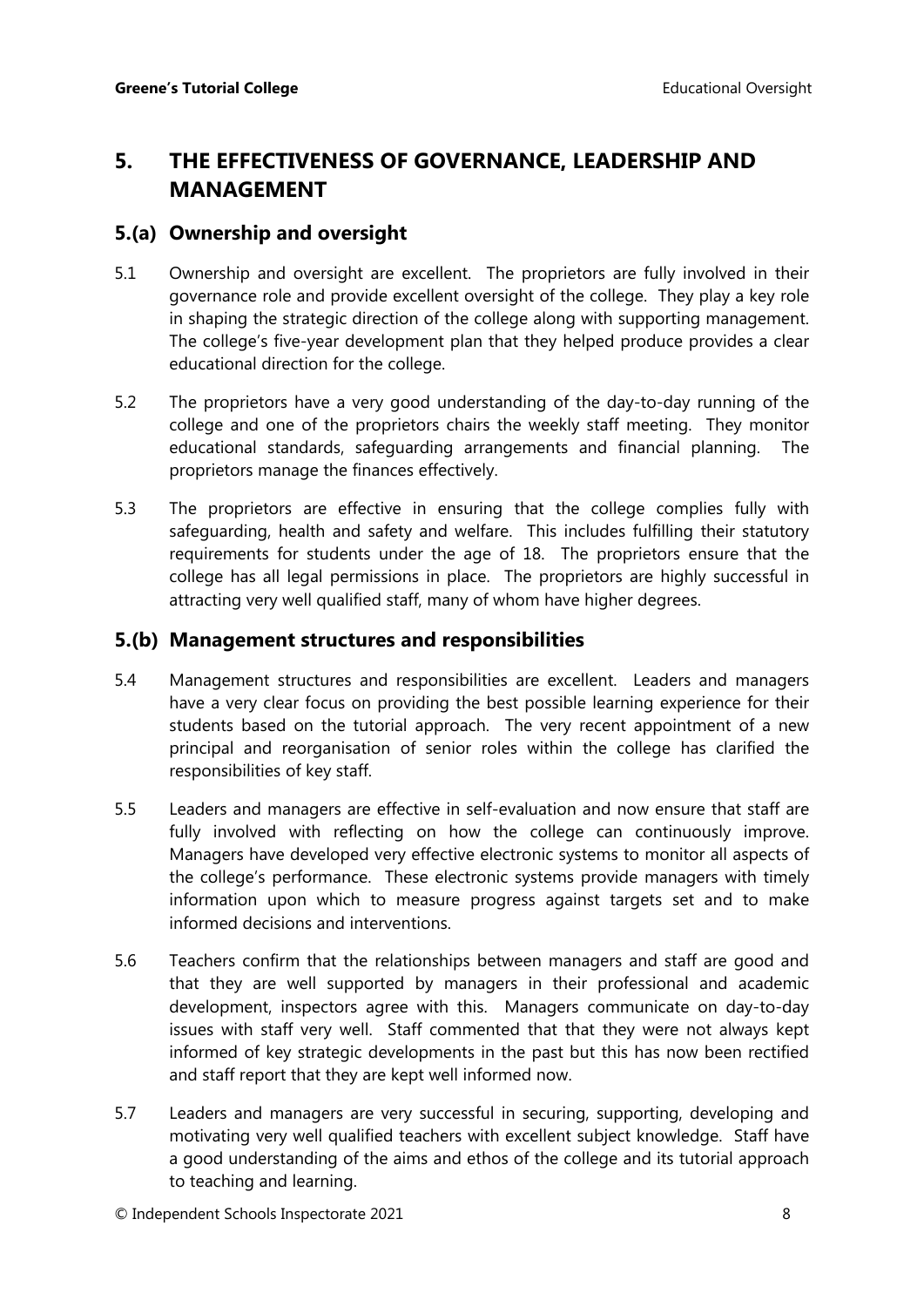5.8 Senior staff review policies regularly to ensure that they are fit for purpose. However, they do not always ensure that the published policies include a review date.

### **5.(c) Quality assurance including student feedback**

- 5.9 Quality assurance is excellent. Managers are very successful in identifying areas for improvement through effective performance management.
- 5.10 Student performance is tracked very effectively through the statistical analysis of reports produced for each subject, which are scrutinised by managers to accurately review students' progress over time. In addition, the results of four trial examinations undertaken each year are analysed. Managers also compare qualification results year on year to identify trends in performance.
- 5.11 The tutors' performance is monitored effectively and reviewed through feedback from students, as well as in the annual observation cycle, in follow-up meetings and during the appraisal process. Students speak very highly about the college and the support they receive and all those who were interviewed by inspectors would recommend the college.
- 5.12 The college has an appropriate complaints policy published on its website. The procedure provides for written records to be kept and allows for external arbitration should internal resolution not be achieved. There is no provision for a fee protection scheme.

#### **5.(d) Staff recruitment, qualifications and suitability checks**

5.13 Staff recruitment is excellent. The college is very successful in attracting and supporting very well qualified staff. The college has secure arrangements in place to check the suitability of all staff. Appropriate checks are undertaken to confirm identify, their qualifications and experience prior to confirmation of appointment and the right to live in the UK. Details of all checks are recorded accurately and retained securely in accordance with Data protection legislation.

#### **5.(e) Provision of information**

5.14 Provision of information is excellent. The college's website provides useful information regarding the courses available and the individual nature of the tuition. The website also includes appropriate policies. All standards for the provision of information are met. Staff at the college provided all of the information requested by the inspectors in a timely manner.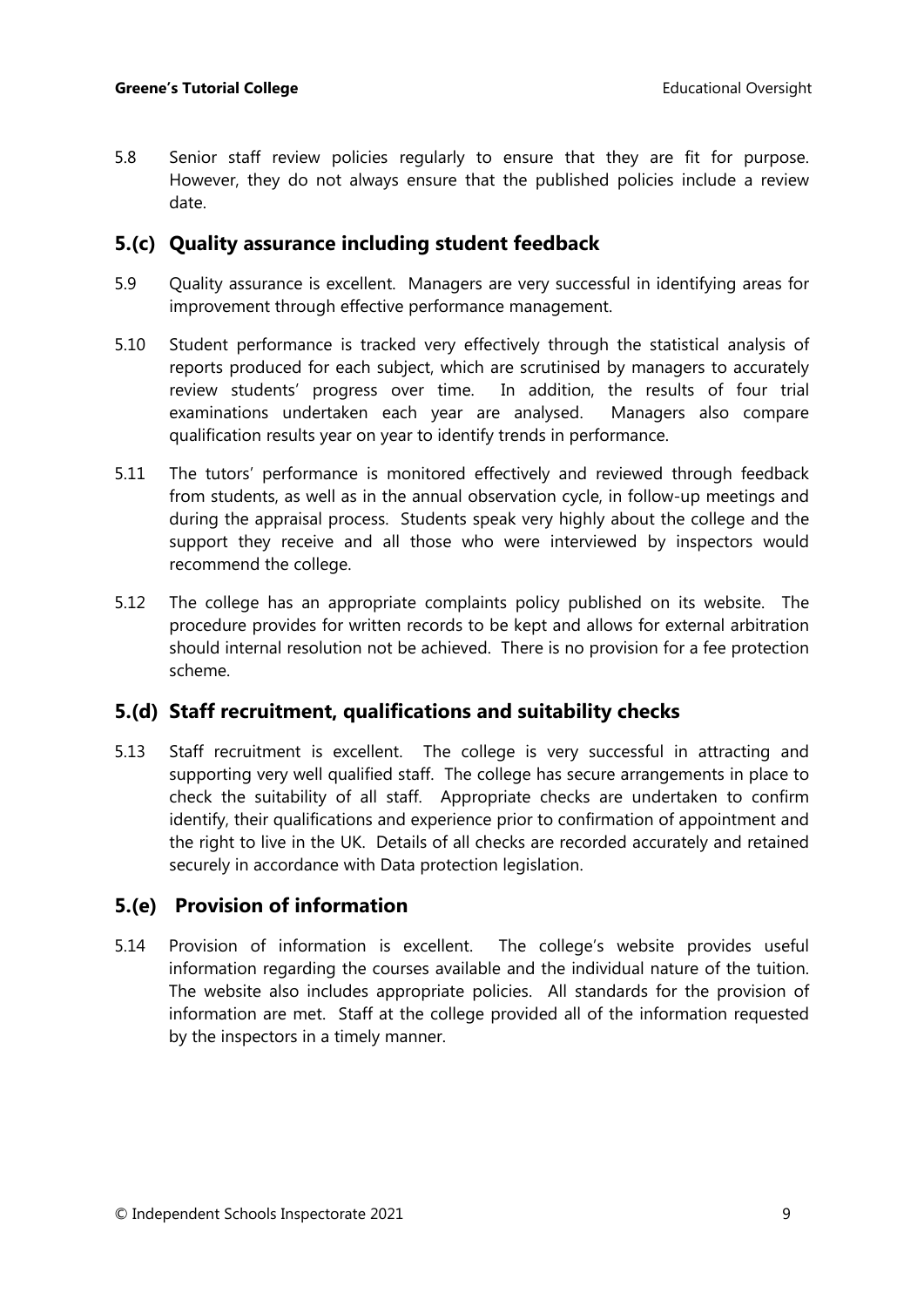## **6. ACTIONS AND RECOMMENDATIONS**

#### **Recommendations for further improvement**

In order to further improve the excellent quality provided, the college should:

- Maintain managers' recent improvement in communicating to staff key strategic decisions so that staff are consistently informed of significant developments.
- Arrange for teachers with particular expertise in using online teaching techniques to share their practice with all teachers.
- Ensure that all college policies contain review dates.